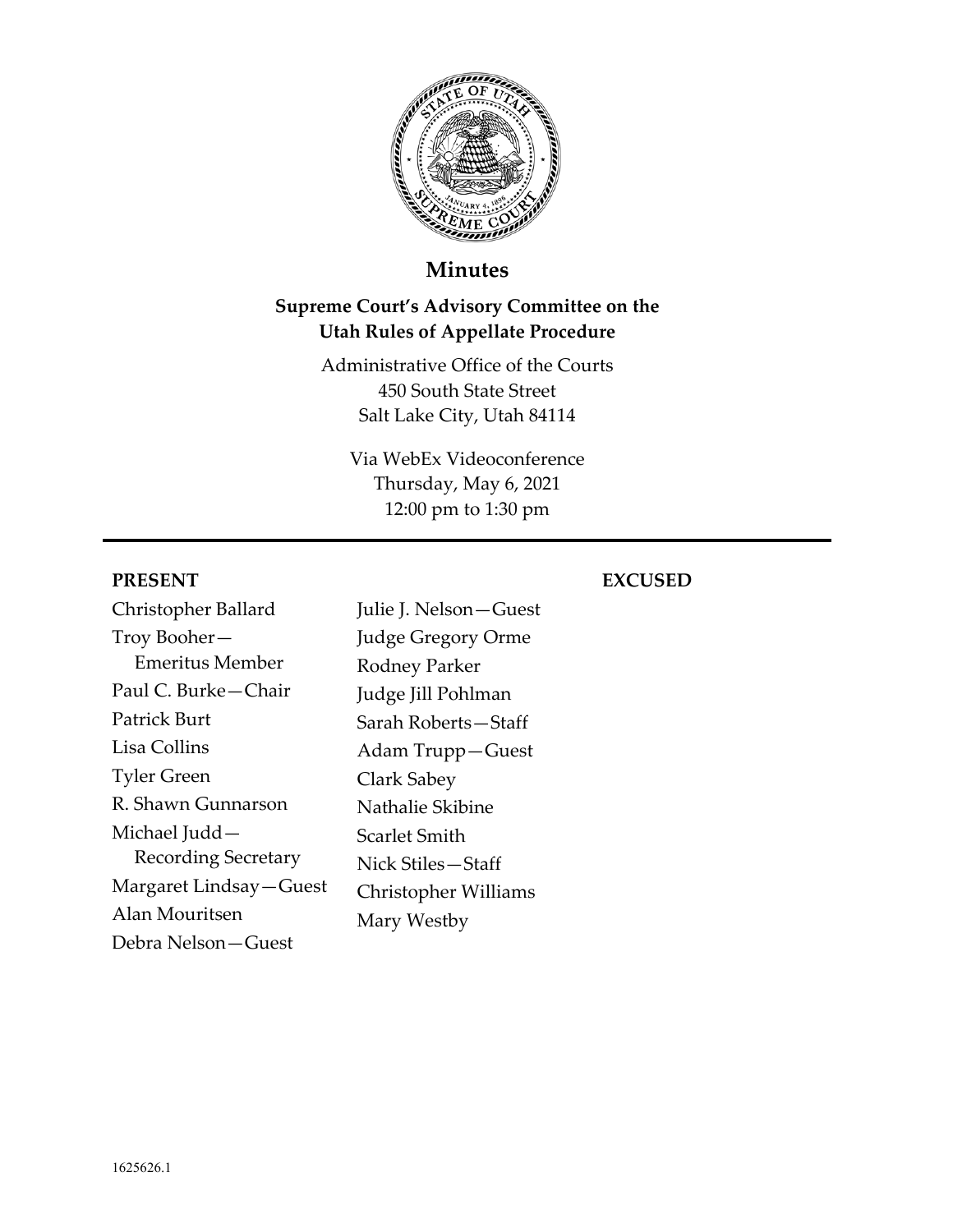#### **1. Welcome, Approval of April 2021 Minutes Paul C. Burke**

Paul Burke welcomed the committee and thanked its members for their attendance. The committee reviewed the April 2021 minutes, and it noted and corrected a stray period in Section 4 of those minutes.

*Christopher Ballard moved to approve the minutes from the April 2021 meeting, with that correction. Judge Jill Pohlman seconded that motion and it passed without objection by unanimous consent.*

## **2. Action: Rules 54–58**

#### **Adam Trupp Margaret Lindsay**

Adam Trupp and Margaret Lindsay introduced the proposed changes to Rules 54 to 58. The proposed changes address several complicating aspects of the rules governing child‐welfare appeals. Those appeals are quick‐moving, yet the rights at issue on those appeals are incredibly important.

In turning to the proposed changes, Mary Westby proposed deleting language that placed trial counsel "on the hook" for appeals, given that the proposed amendments ensure access to a record that will act as a stand‐in for trial counsel's personal knowledge.

#### *Ms. Westby moved to amend accordingly, and Lisa Collins seconded that motion.*

Before that amendment proceeded to a vote, the committee discussed further coordination with Carol Verdoia at the Attorney General's office, to ensure that the proposed changes do not conflict with existing law. Ms. Westby also made recommendations intended to simplify the record provisions, including by strike changes to Rule 54 regarding record‐assembling procedures and making several other small, related changes. Ms. Westby then proposed several similar record-related changes to the proposed Rule 57.

*Ms. Westby moved to amend the proposed changes to Rule 54 and 57 to reflect the committee's discussions. Ms. Collins seconded that motion, and it passed without objection by unanimous consent.*

The committee then turned to a discussion of the word‐count requirement contained in the proposed amendment. Ms. Westby proposed that the word count be set at 5,000 words, rather than the 7,000 initially proposed. Margaret Lindsay noted that the petition at issue is a document that should and must contain argument, and therefore more space may be warranted. After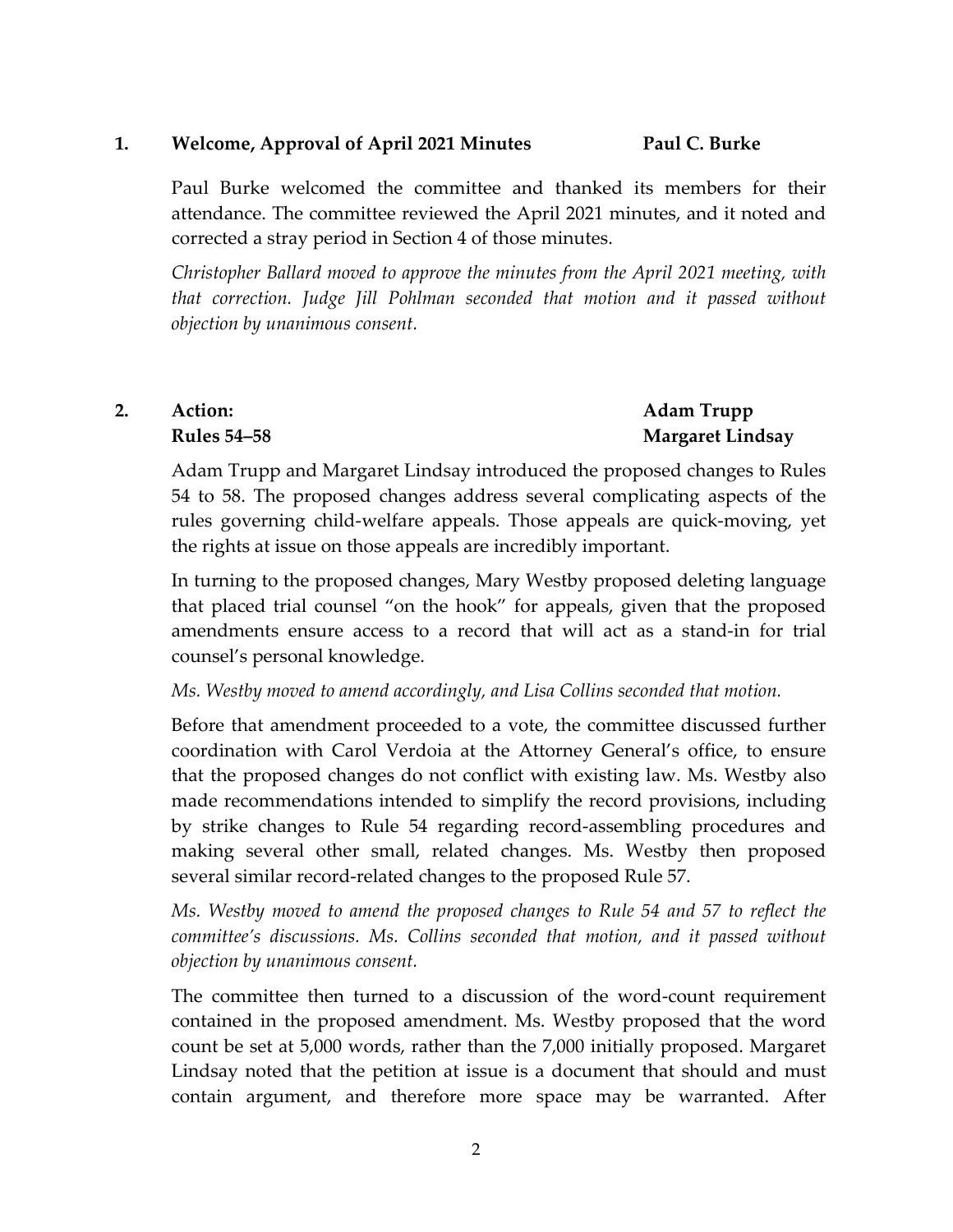discussion, the committee agreed that a limit of 5,000 words is most appropriate.

Mr. Ballard also suggested a change in the language regarding "roster" attorneys, which the committee found acceptable.

*Following that discussion, and in light of the committee's preference to seek further input before formally adopting the proposed changes, Judge Orme moved to approve amendments in the form developed at today's meeting, but with the requirement that those amendments be shared with stakeholders at the Attorney General's office within ten business days. Once the committee has received word back from the Attorney General's office, the committee would then take whatever further action it finds appropriate, including possibly returning to this conversation next month if needed. That motion was seconded, and it passed without objection by unanimous consent.*

#### **3. Action: Draft Letter re: Long‐Standing Appellate Cases Lisa Collins Sarah Roberts**

Sarah Roberts reported that she and Ms. Collins had worked together to draft the letter regarding long‐standing appellate cases. The committee reviewed and discussed that draft letter. The committee endorsed the substance of the letter and offered minor changes to the letter's language.

*Following that discussion, Ms. Westby moved to adopt the revised version. Shawn Gunnarson seconded that motion, and it passed without objection by unanimous consent.*

#### **Sarah Roberts**

#### **4. Action: Rule 11**

Ms. Roberts introduced the action item, reminding the committee that some amendments to Rule 11 had been approved at the April 2021 meeting, but that any final decision on the proposed changes had been delayed to allow the committee to consider the amendments as a whole.

*After brief discussion regarding the amendments, Ms. Westby moved to strike the final sentence of the first paragraph regarding the record (which appeared as ll. 9‐11). Ms. Collins seconded that motion, and it passed without objection by unanimous consent.*

*Ms. Collins then moved to strike subsection (c) of the proposed amendment. Rod Parker seconded that motion, and it passed without objection by unanimous consent.*